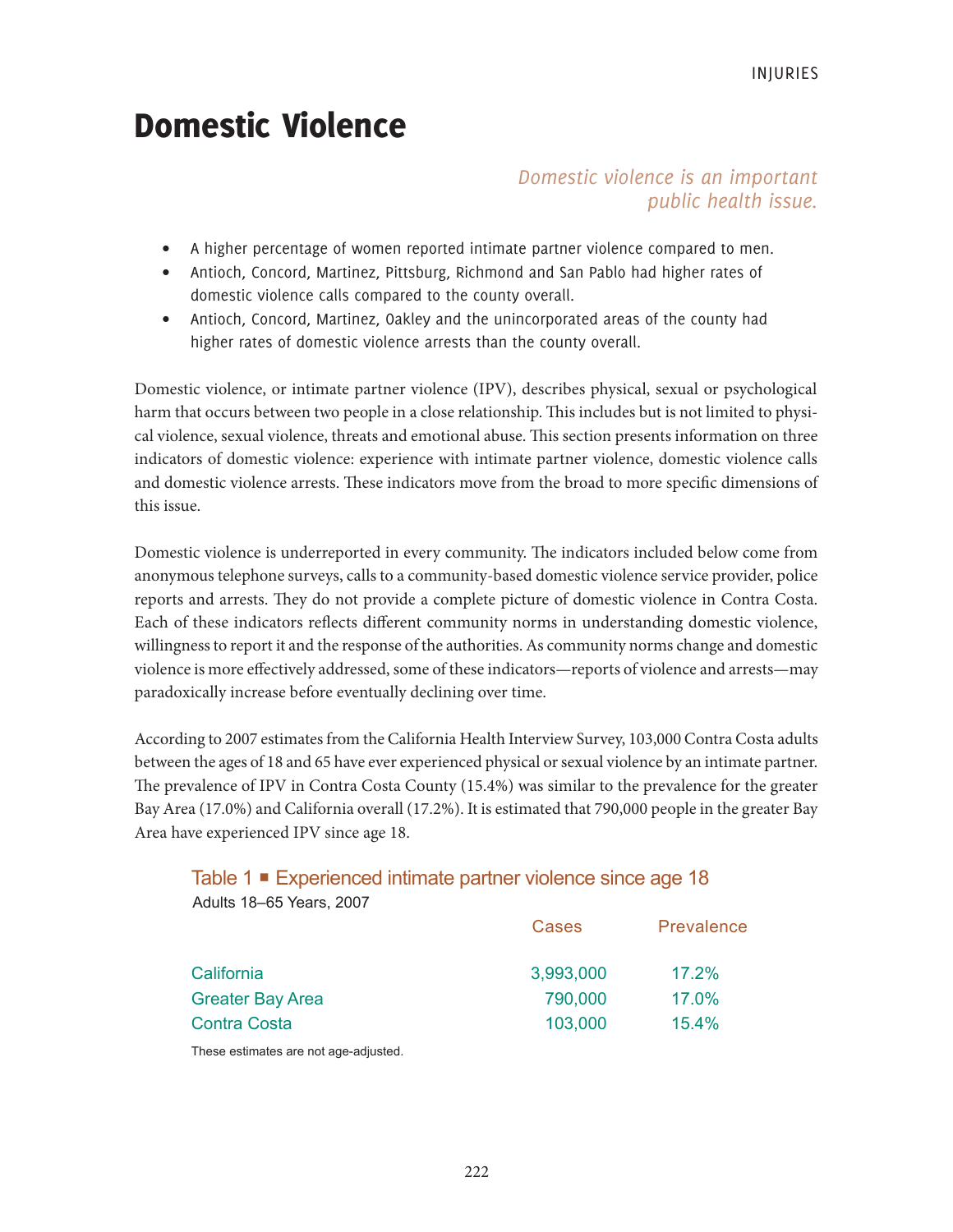Women experienced more than two-thirds (68.5%) of all the IPV cases in the greater Bay Area and reported a significantly higher prevalence (23.2%) of intimate partner violence compared to men (10.8%).

Table 2 ■ Experienced intimate partner violence since age 18 Greater Bay Area Adults 18–65 Years, 2007

|              | Cases   | Percent | Prevalence |
|--------------|---------|---------|------------|
| Women        | 541,000 | 68.5%   | $23.2\%$ * |
| Men          | 249,000 | 31.5%   | 10.8%      |
| <b>Total</b> | 790,000 | 100.0%  | 17.0%      |

These estimates are not age-adjusted.

\* Statistically higher rates compared to men.



Editor's note: Analyses of Contra Costa intimate partner violence by gender, age or race/ethnicity were not possible due to small sample size, but we can look at the Greater Bay Area overall for an indication of the prevalence of intimate partner violence in these subgroups.

Young adults (aged 18–24) reported a lower prevalence of intimate partner violence (10.0%) than the greater Bay Area overall (17.0%). It is important to note that this may be the result of the survey question, which asks about experience after age 18.

# Table 3 ■ Experienced intimate partner violence since age 18

Greater Bay Area Adults 18–65 Years, 2007

|                 | <b>Cases</b> | Percent | Prevalence  |
|-----------------|--------------|---------|-------------|
| $18 - 24$ years | 62,000       | 7.8%    | $10.0\%$ ** |
| $25 - 39$ years | 247,000      | 31.2%   | 16.2%       |
| 40-65 years     | 481,00       | 60.9%   | 19.3%       |
| Total           | 790,000      | 100.0%  | 17.0%       |

These estimates are not age-adjusted.

\*\* Significantly lower rate compared to the greater Bay Area overall.

The highest number of IPV cases was reported by whites (469,000) followed by Latinos (110,000), Asians/Pacific Islanders (96,000), African Americans (71,000), people of two or more races (33,000) and American Indian/Alaska Native (12,000). Whites (20.6%) and American Indian/Alaska Natives (52.3%) had significantly higher prevalence of intimate partner violence compared to the greater Bay Area overall (17.0%). Latinos (11.6%) and Asians/Pacific Islanders (9.6%) reported significantly lower prevalence than the greater Bay Area overall.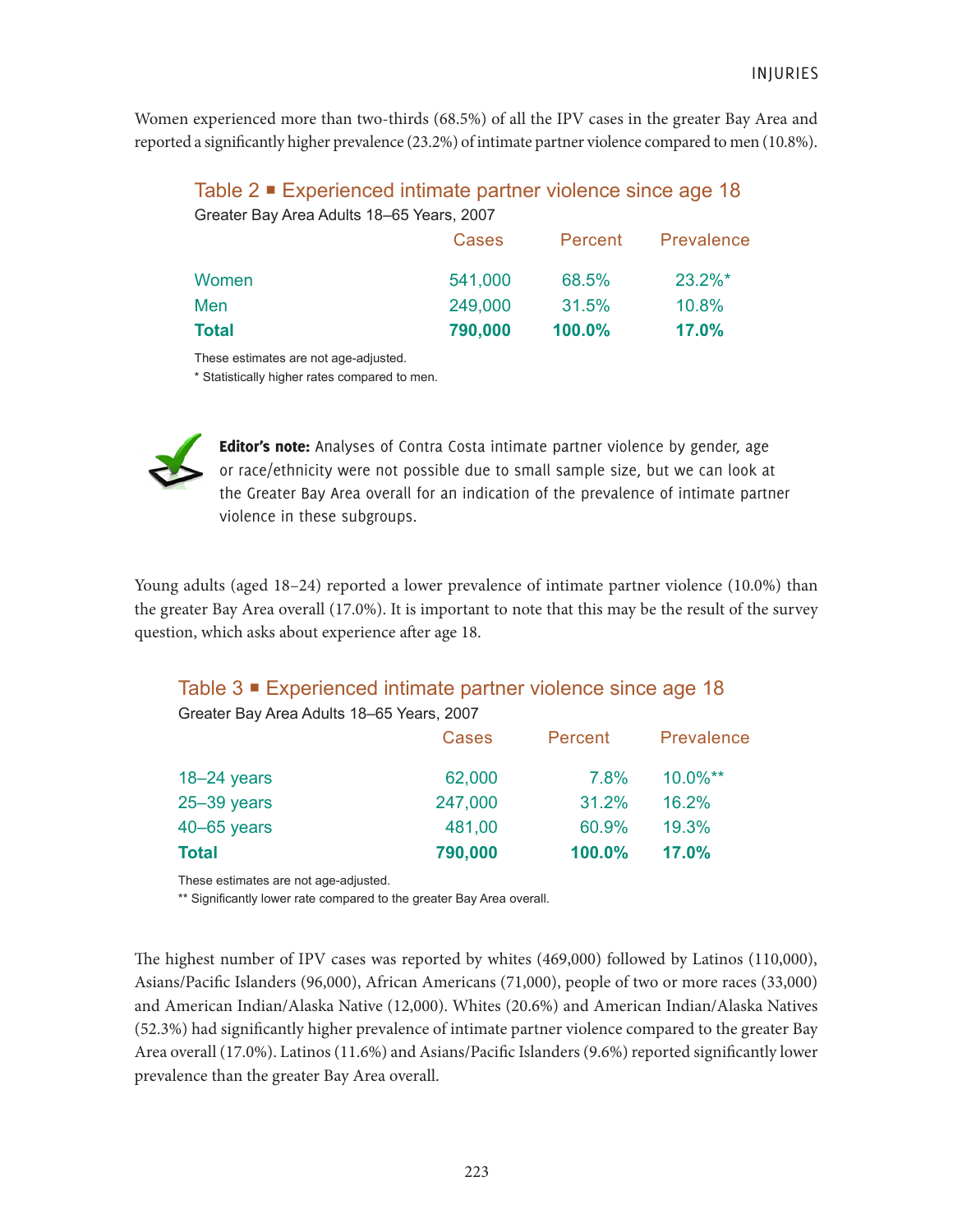|                               | Cases   | Percent | Prevalence |
|-------------------------------|---------|---------|------------|
| White                         | 469,000 | 59.4%   | 20.6%*     |
| Latino                        | 110,000 | 13.9%   | $11.6\%**$ |
| Asian/Pacific Islander        | 96,000  | 12.2%   | 9.6%**     |
| <b>African American</b>       | 71,000  | $9.0\%$ | 23.0%      |
| American Indian/Alaska Native | 12,000  | 1.5%    | 52.3%*     |
| <b>Total</b>                  | 790,000 | 100.0%  | 17.0%      |

# Table 4 Experienced intimate partner violence since age 18 Greater Bay Area Adults 18–65 Years, 2007

These estimates are not age-adjusted.

\* Significantly higher rate compared to the greater Bay Area overall.

\*\* Significantly lower rate compared to the greater Bay Area overall.

Another measure of domestic violence in Contra Costa County is the number of calls for domestic violence that come into STAND! For Families Free of Violence, a community-based organization that works with residents affected by domestic violence. Calls to STAND! demonstrate the distribution of calls in cities across the county.

Between 2006 and 2008, there were 17,797 calls from the county's 19 major cities and its unincorporated areas. Residents of Antioch, Concord and Richmond each made more than 500 calls per year. These three cities also had significantly higher rates of domestic violence calls than the county overall, as did Pittsburg (9.2 per 1,000), Martinez (8.8 per 1,000) and San Pablo (8.6 per 1,000).

Antioch had the highest rate (10.3 per 1,000), significantly higher than the county overall (5.7 per 1,000) and all other cities. Several cities had significantly lower rates than the county: Brentwood (4.8 per 1,000), Pleasant Hill (4.6 per 1,000), Walnut Creek (4.6 per 1,000), Oakley (4.1 per 1,000), Hercules (3.0 per 1,000), El Cerrito (2.5 per 1,000), Lafayette (2.3 per 1,000), Clayton (1.5 per 1,000), Danville (1.0 per 1,000), San Ramon (1.0 per 1,000) and Orinda (0.6 per 1,000). The unincorporated areas of the county also had a significantly lower rate of calls (3.1 per 1,000).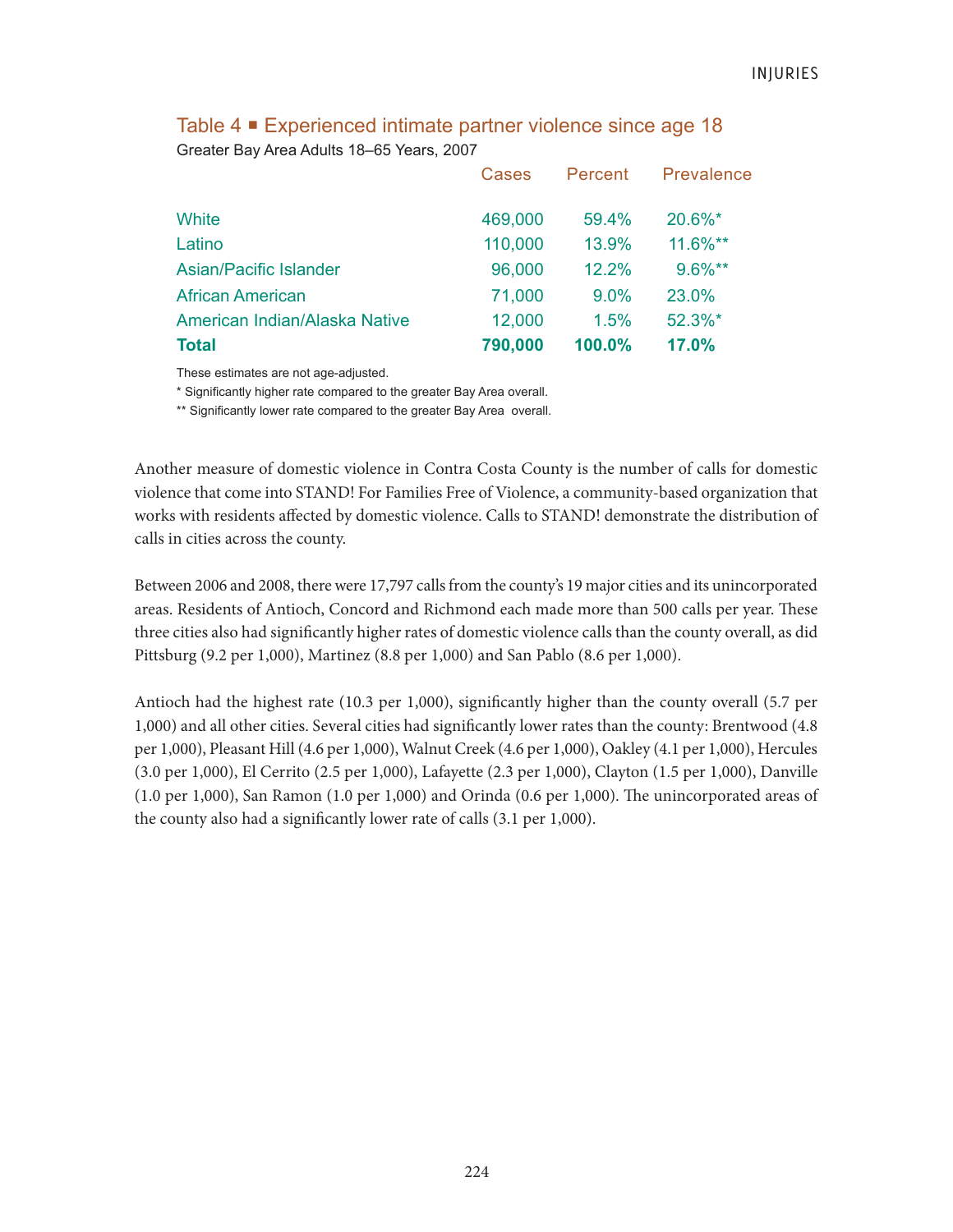# Table 5 <sup>■</sup> Domestic violence calls to STAND! by selected communities

Contra Costa County, 2006–2008

|                      | <b>Number</b> | Percent | Rate      |
|----------------------|---------------|---------|-----------|
| <b>Antioch</b>       | 3,098         | 17.4%   | $10.3*$   |
| Concord              | 3,083         | 17.3%   | $8.3*$    |
| <b>Richmond</b>      | 2,763         | 15.5%   | $8.9*$    |
| Pittsburg            | 1,754         | 9.9%    | $9.2*$    |
| Unincorporated       | 1,547         | 8.7%    | $3.1***$  |
| <b>Martinez</b>      | 956           | 5.4%    | $8.8*$    |
| <b>Walnut Creek</b>  | 910           | 5.1%    | $4.6**$   |
| San Pablo            | 803           | 4.5%    | $8.6*$    |
| <b>Brentwood</b>     | 725           | 4.1%    | $4.8**$   |
| <b>Pleasant Hill</b> | 463           | 2.6%    | $4.6**$   |
| Oakley               | 411           | 2.3%    | $4.1***$  |
| <b>Pinole</b>        | 312           | 1.8%    | 5.4       |
| <b>Hercules</b>      | 220           | 1.2%    | $3.0**$   |
| San Ramon            | 183           | 1.0%    | $1.0**$   |
| <b>El Cerrito</b>    | 177           | 1.0%    | $2.5***$  |
| Lafayette            | 162           | 0.9%    | $2.3**$   |
| <b>Danville</b>      | 133           | 0.7%    | $1.0**$   |
| Clayton              | 49            | 0.3%    | $1.5***$  |
| Orinda               | 31            | 0.2%    | $0.6**$   |
| Moraga               | 17            | 0.1%    | <b>NA</b> |
| <b>Contra Costa</b>  | 17,797        | 100.0%  | 5.7       |

These are rates per 1,000 population.

\* Significantly higher rate when compared to the county overall.

\*\* Significantly lower rate when compared to the county overall.

An indicator that points out the severity of domestic violence is the number of domestic violence calls for assistance involving weapons. Between 2006 and 2008, there were 2,535 of these calls in Contra Costa County. Residents of Concord, Richmond, Antioch and the unincorporated areas of the county averaged more than 100 domestic violence calls that involved weapons each year. Pinole (2.8 per 1,000), Hercules (2.0 per 1,000), Concord (1.6 per 1,000), Richmond (1.1 per 1,000), Antioch (1.1 per 1,000) and Pleasant Hill (1.1 per 1,000) all had rates significantly higher than the county overall (0.8 per 1,000). San Ramon (0.2 per 1,000), Brentwood (0.3 per 1,000), Danville (0.3 per 1,000), the unincorporated areas of the county (0.7 per 1,000), Martinez (0.6 per 1,000) and Pittsburg (0.4 per 1,000) all had rates significantly lower than the county overall.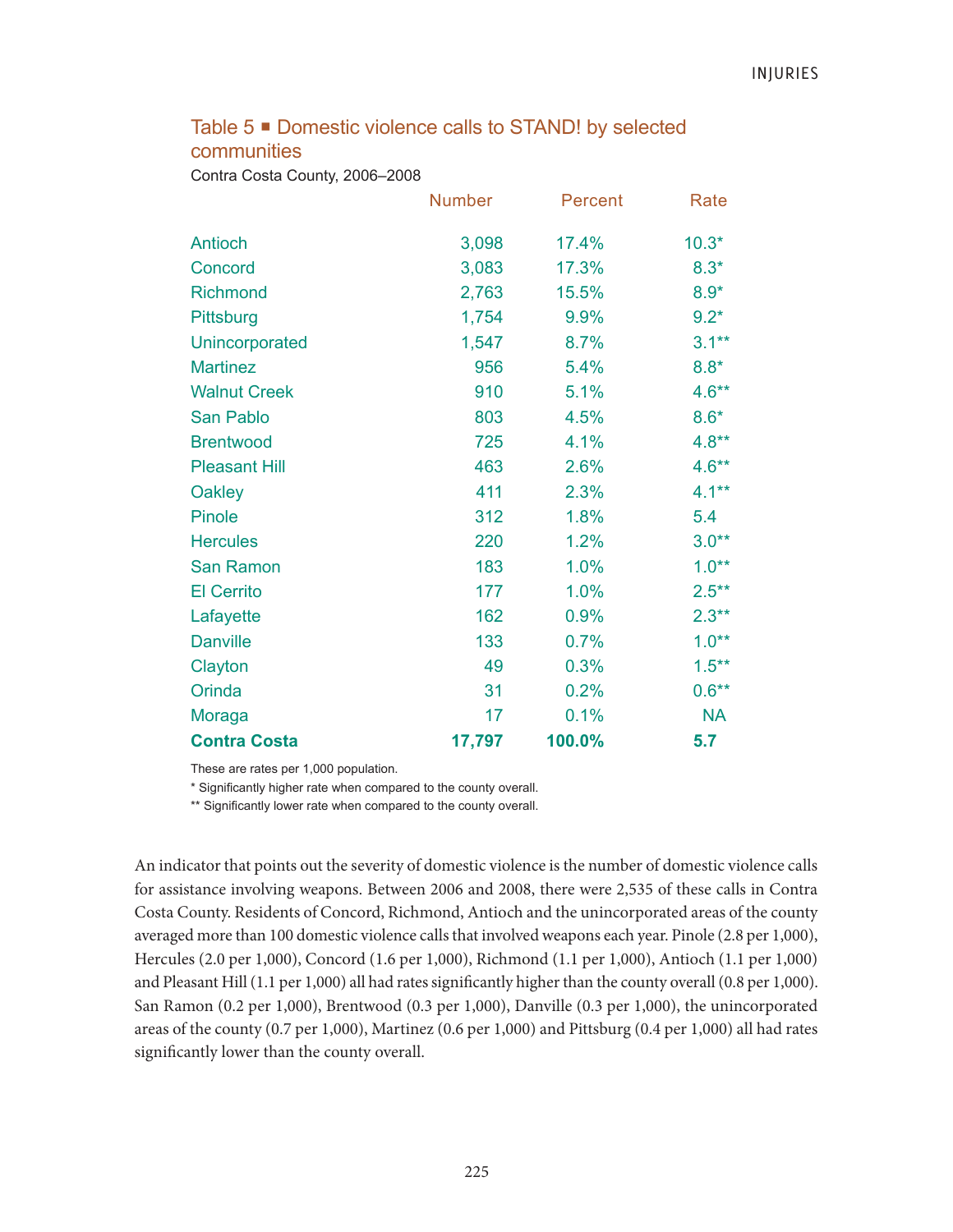Table 6 **•** Domestic violence related calls to law enforcement involving weapons by selected communities

Contra Costa County, 2006-2008

|                      | <b>Number</b> | Percent | Rate      |
|----------------------|---------------|---------|-----------|
| Concord              | 607           | 23.9%   | $1.6*$    |
| <b>Richmond</b>      | 339           | 13.4%   | $1.1*$    |
| Unincorporated       | 337           | 13.3%   | $0.7**$   |
| Antioch              | 323           | 12.7%   | $1.1*$    |
| Pinole               | 160           | 6.3%    | $2.8*$    |
| <b>Hercules</b>      | 147           | 5.8%    | $2.0*$    |
| <b>Pleasant Hill</b> | 105           | 4.1%    | $1.1*$    |
| <b>Oakley</b>        | 82            | 3.2%    | 0.8       |
| <b>Martinez</b>      | 67            | 2.6%    | $0.6**$   |
| Pittsburg            | 67            | 2.6%    | $0.4**$   |
| San Pablo            | 61            | 2.4%    | 0.7       |
| <b>El Cerrito</b>    | 52            | 2.1%    | 0.7       |
| <b>Brentwood</b>     | 41            | 1.6%    | $0.3***$  |
| San Ramon            | 40            | 1.6%    | $0.2**$   |
| <b>Danville</b>      | 33            | 1.3%    | $0.3**$   |
| Moraga               | 18            | 0.7%    | <b>NA</b> |
| <b>Walnut Creek</b>  | 18            | 0.7%    | <b>NA</b> |
| Clayton              | 17            | 0.7%    | <b>NA</b> |
| Lafayette            | 12            | 0.5%    | <b>NA</b> |
| Orinda               | 9             | 0.4%    | <b>NA</b> |
| <b>Contra Costa</b>  | 2,535         | 100.0%  | 0.8       |

These are rates per 1,000 population.

\* Significantly higher rate when compared to the county overall.

\*\* Significantly lower rate when compared to the county overall.

The number of arrests for domestic violence can also be an indicator of the distribution of domestic violence. Between 2005-2006, there were 6,826 arrests for domestic violence in Contra Costa County. These arrests were made across the county, but Concord (1,893) had the highest number of arrests, followed by Antioch (1,476) and the unincorporated areas as a whole (1,242). Almost half of all domestic violence arrests (49.3%) occurred in Antioch and Concord.

Antioch (7.4 per 1,000), Concord (7.7 per 1,000), Martinez (7.4 per 1,000), Oakley (4.7 per 1,000) and the unincorporated areas of the county (3.8 per 1,000) had significantly higher rates of domestic violence arrests than the county overall (3.3 per 1,000). Several cities had significantly lower rates: Pittsburg (2.4 per 1,000), Orinda (2.3 per 1,000) Danville (2.2 per 1,000), Brentwood (2.2 per 1,000), San Ramon (1.9 per 1,000), Pleasant Hill (1.7 per 1,000), Lafayette (1.6 per 1,000) and Walnut Creek (0.9 per 1,000). The aggregate domestic violence arrest rate for Richmond, El Cerrito, Hercules, Pinole and San Pablo combined (0.2 per 1,000) was also significantly lower than the county overall.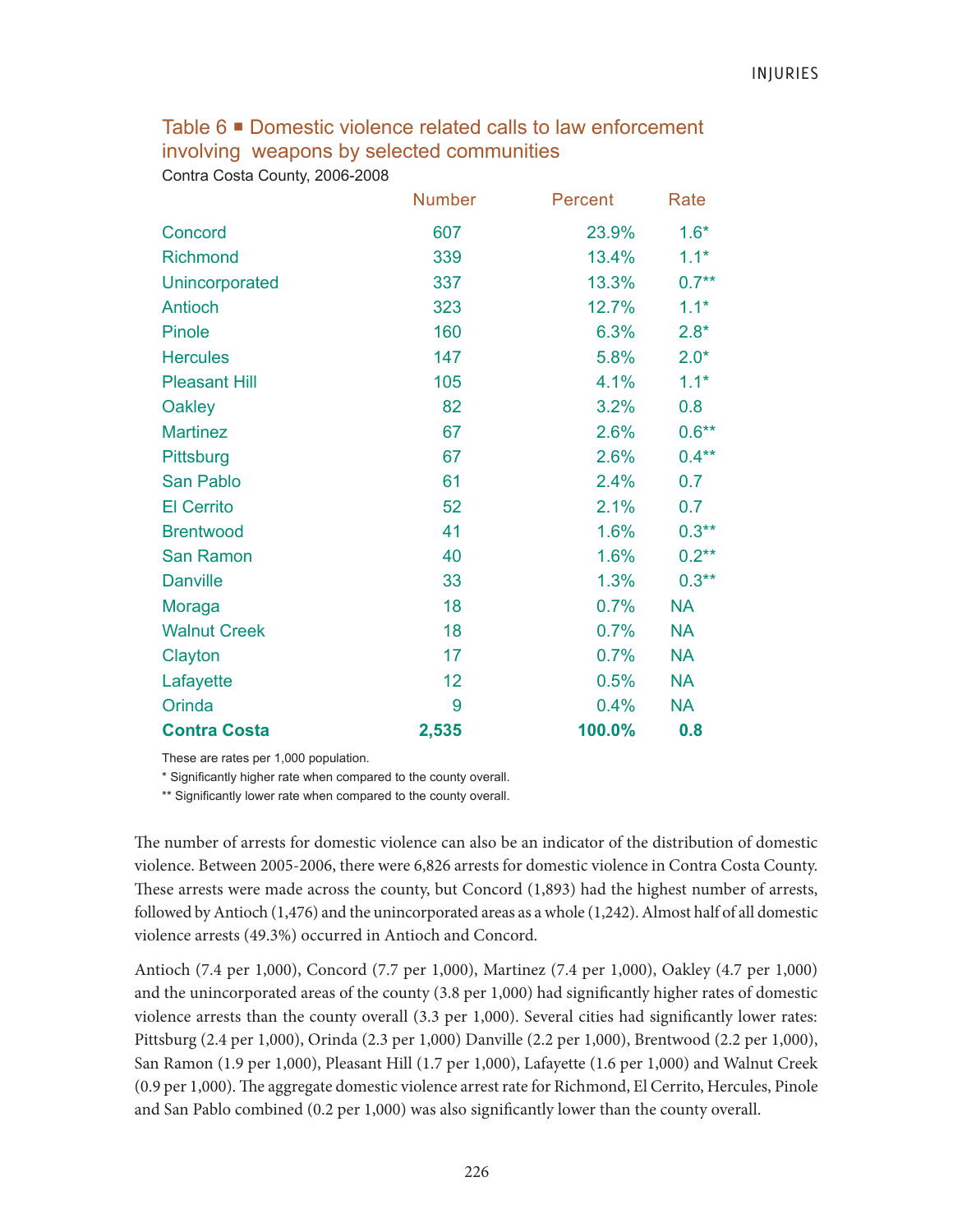## Table 7 **Domestic violence arrests by selected communities**

Contra Costa County, 2005-2006

|                      | <b>Number</b> | Percent | Rate      |
|----------------------|---------------|---------|-----------|
| Concord              | 1,893         | 27.7%   | $7.7*$    |
| Antioch              | 1,476         | 21.6%   | $7.4*$    |
| Unincorporated       | 1,242         | 18.2%   | $3.8*$    |
| <b>Martinez</b>      | 535           | 7.8%    | $7.4*$    |
| Pittsburg            | 298           | 4.4%    | $2.4**$   |
| Oakley               | 289           | 4.2%    | $4.7*$    |
| <b>San Ramon</b>     | 224           | 3.3%    | $1.9**$   |
| <b>Brentwood</b>     | 206           | 3.0%    | $2.2**$   |
| <b>Danville</b>      | 189           | 2.8%    | $2.2***$  |
| <b>Walnut Creek</b>  | 123           | 1.8%    | $0.9**$   |
| <b>Pleasant Hill</b> | 111           | 1.6%    | $1.7***$  |
| Orinda               | 82            | 1.2%    | $2.3***$  |
| Lafayette            | 75            | 1.1%    | $1.6***$  |
| Richmond +           | 74            | 1.1%    | $0.2***$  |
| Moraga               | 9             | 0.1%    | <b>NA</b> |
| <b>Contra Costa</b>  | 6,826         | 99.9%   | 3.3       |

These are rates per 1,000 population.

These estimates are not age-adjusted.

\* Significantly higher rate when compared to the county overall.

\*\* Significantly lower rate when compared to the county overall.

(+) Richmond statistics includes data for El Cerrito, Hercules, Pinole and San Pablo.

#### **What is domestic violence?**

Domestic violence (sometimes called "intimate partner violence" or IPV) is a serious, preventable public health problem that affects millions of Americans. Domestic violence occurs between two people in a close relationship. This includes current and former spouses and dating partners. This type of violence can occur among heterosexual or same-sex couples and does not require sexual intimacy.<sup>1</sup> Domestic violence can vary in frequency and severity. It occurs on a continuum, ranging from one punch or hit to chronic, severe battering. Domestic violence includes four types of behavior:

- Physical violence is when a person hurts or tries to hurt a partner by hitting, kicking, strangling or other type of physical force.
- Sexual violence is forcing a partner to take part in a sex act when the partner does not consent.
- Threats of physical or sexual violence include the use of words, gestures, weapons or other means to communicate the intent to cause harm.
- Emotional abuse is threatening a partner or his or her possessions or loved ones, or harming a partner's sense of self-worth. Examples are stalking, name-calling, intimidation, or not letting a partner see friends and family. Often, domestic violence starts with emotional abuse. This behavior can progress to physical or sexual assault. Several types of domestic violence may occur together.<sup>1</sup>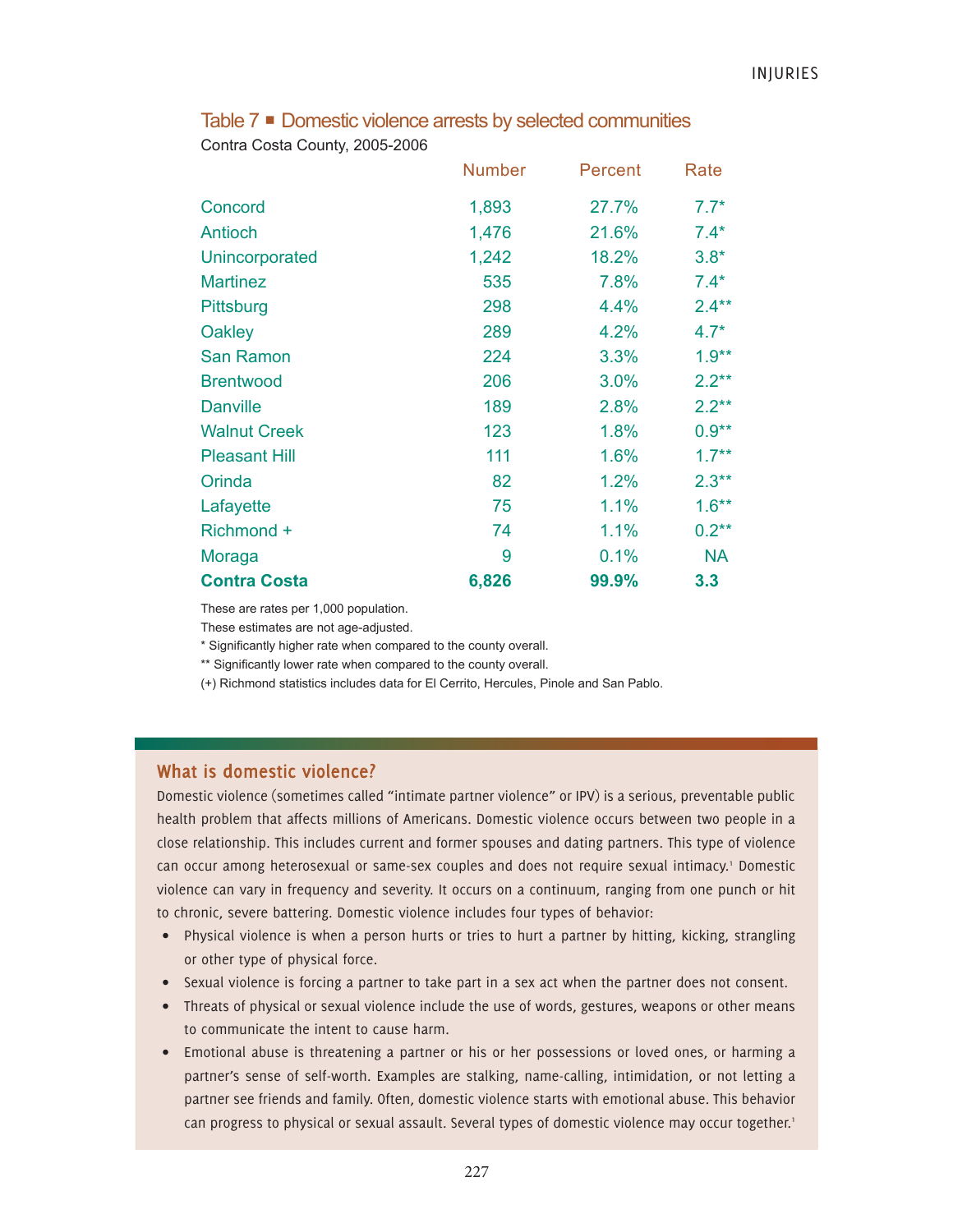# **Why is domestic violence important?**

Domestic violence can affect health in many ways. The longer the violence goes on, the more serious the effects. Many victims suffer physical injuries. Some are minor, like cuts and bruises. Others are more serious and can cause lasting disabilities or death. These include broken bones, internal bleeding and head trauma.<sup>2</sup>

Not all injuries are physical. Domestic violence can also cause emotional harm. The anger and stress that victims feel may lead to eating disorders, depression and loss of self-esteem. Some victims even think about or commit suicide. Witnessing domestic violence, usually involving caretakers, can have a dramatic negative effect on children, impacting health throughout the child's life course and into the next generation.

Domestic violence is linked to harmful health behaviors as well. Victims are more likely to smoke, abuse alcohol, use drugs and engage in risky sexual activity.<sup>2</sup>

## **Who is at the greatest risk for domestic violence?**

Some risk factors for domestic violence victimization and perpetration are the same.<sup>3</sup>

A combination of individual, relational, community and societal factors contribute to the risk of becoming a victim or perpetrator of domestic violence. Understanding these risk factors can help identify various opportunities for prevention.

#### Individual Risk Factors

- Low self-esteem
- Emotional dependence and insecurity
- Low academic achievement
- Young age
- Heavy alcohol and drug use
- Depression
- Anger and hostility
- Prior history of being physically abusive

#### Relationship Factors

- Marital conflict (e.g., fights, tension and other struggles)
- Marital instability, divorces or separations
- Dominance and control of the relationship by one partner over the other
- Economic stress
- Unhealthy family relationships and interactions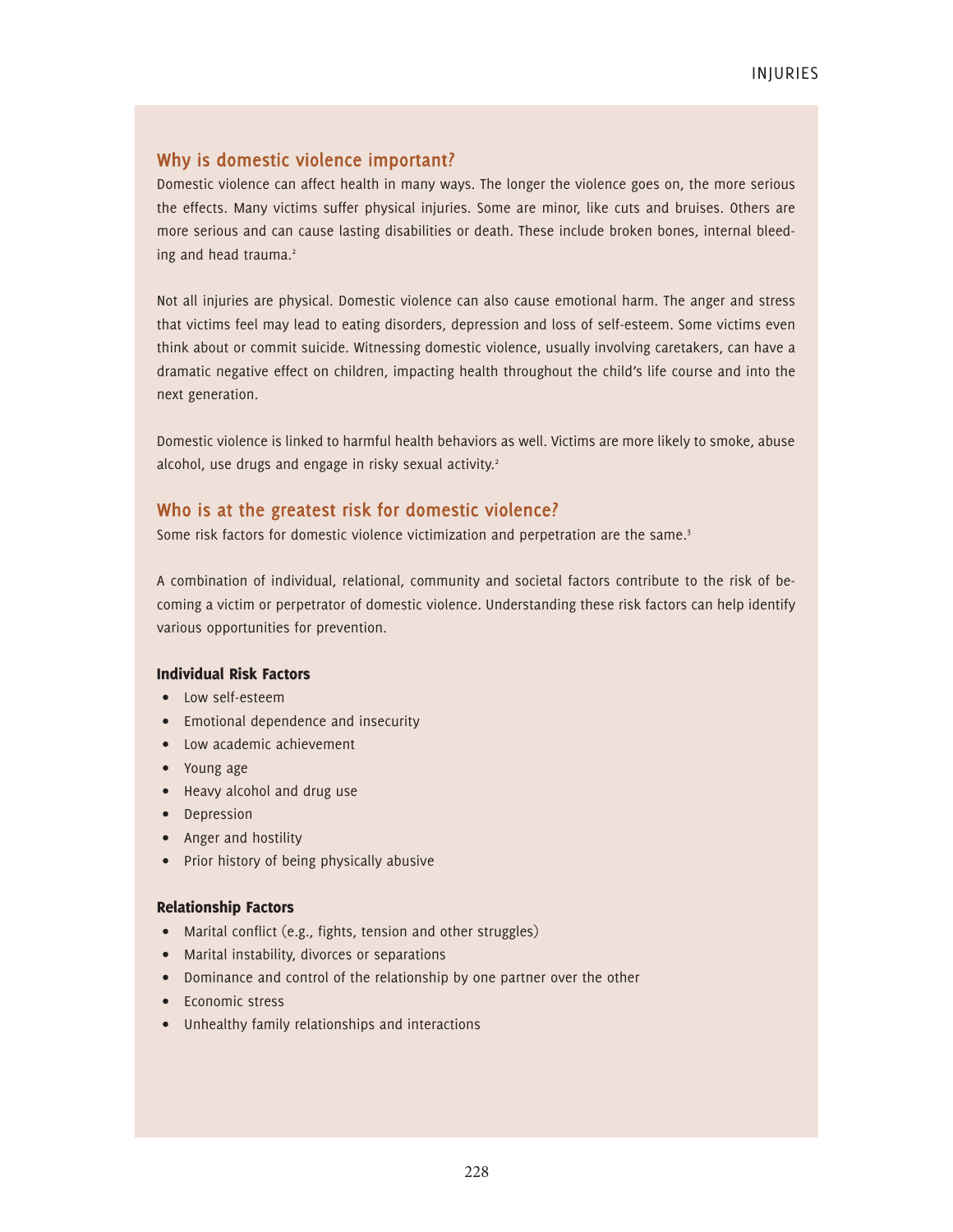#### Community Factors

- Poverty and associated factors (e.g., unemployment, overcrowding)
- Lack of strong institutions, relationships and norms that shape a community's social interactions
- Weak community sanctions against domestic violence (e.g., unwillingness of neighbors to intervene in situations where they witness violence)
- Traditional gender norms (e.g., women should stay at home, not enter work force and be submissive; men support the family and make the decisions) $3\frac{1}{3}$

## **What can we do about domestic violence?**

Early identification of domestic or intimate partner violence (IPV) is key to early and effective intervention. Identification requires community awareness, an understanding that IPV is not a norm and is not acceptable. Just as sexual harassment or date rape existed for years without identification, recognition, or appropriate response until these behaviors were given language and named, organizations, systems and communities must learn to identify IPV and call it by name. Only then can we learn its prevalence, confront its perpetrators, support its victims, and intervene in the cycle of violence that impacts adults and children. The data reported above is incomplete largely because of the failure of all our agencies and communities to fully identify, name, respond to and report episodes of IPV.

Community organizations, churches, agencies and civic groups need to own the issue of IPV, and see it as part of their core mission. At a minimum, agencies and their staff can develop competence in three areas:

- Understanding the concept of IPV and its importance to their core mission
- Identifying clients involved with IPV
- Counseling IPV victims in basic, immediate safety planning.

Health care systems are some of the most important institutions that should own the issue of IPV as core to their mission, as IPV has a devastating impact on the health of individuals, families and children.

Health care staff need to be trained to identify IPV. Basic questions about IPV should be asked in every time a patient interacts with the health care system. Health care staff especially should be trained in the three competencies described above.

As identification, naming and reporting of IPV improves, we will see an initial increase in IPV rates. However, early identification, coupled with community and institutional resources for intervention, should lead to a decrease in homicide, suicide and serious injury associated with IPV. We can measure our initial success in addressing this issue by the increase in reporting and the decrease in morbidity from IPV. Later progress will show as a decrease in real rates of IPV, and a wider community norm of naming and condemning IPV.